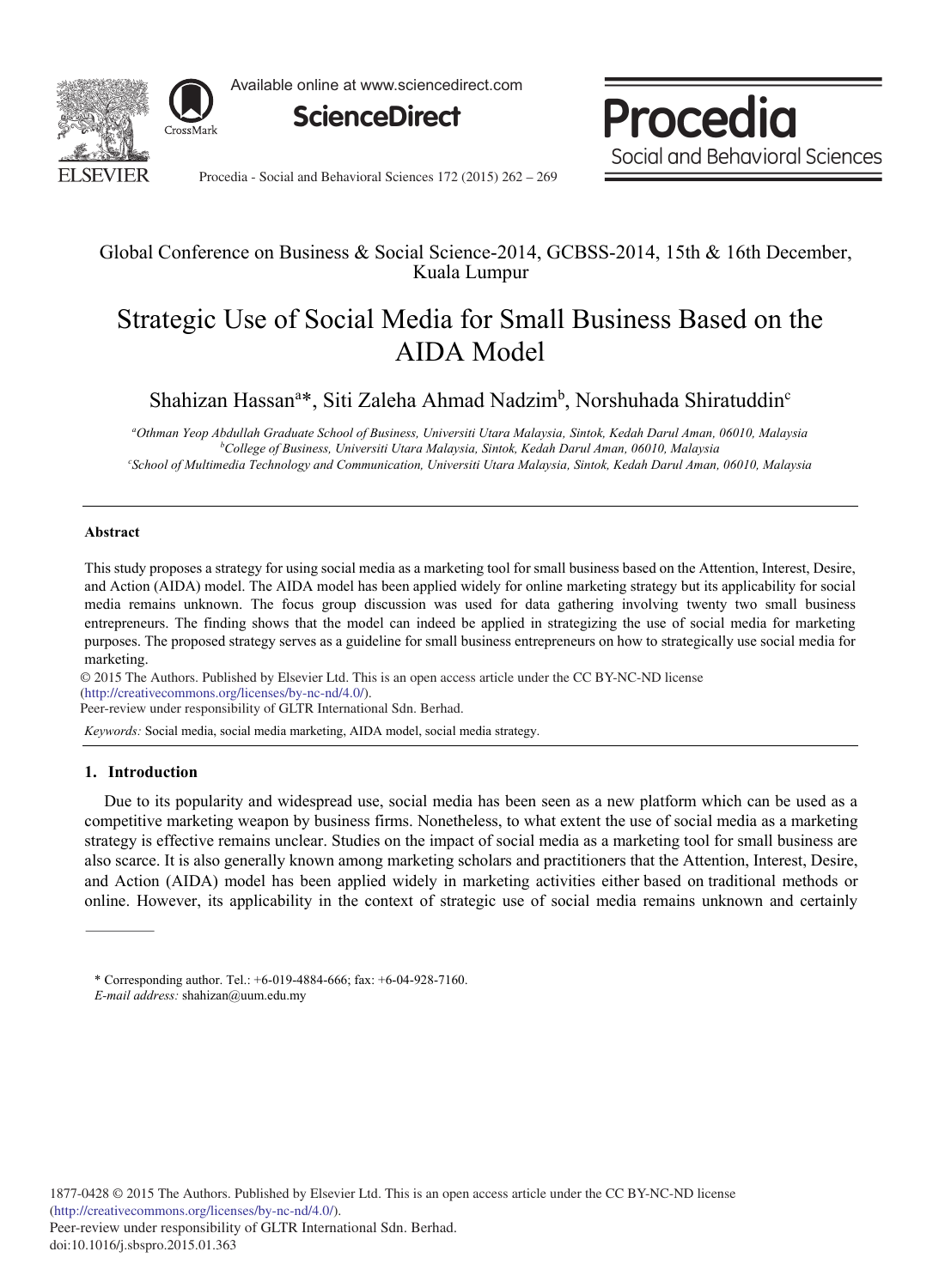requires extensive research. This paper presents a study which investigates how social media can be used strategically as a marketing tool for small business based on the AIDA model. The study was conducted on selected samples of small businesses in Malaysia.

#### *1.1 Background and motivation of Study*

The use of social media as a marketing tool is not a new phenomenon in Malaysia. Most large business organizations in Malaysia have been using social media as a marketing tool (Shahizan et al., 2012). However, the use of social media among Small Medium Enterprises (SMEs) in Malaysia is still low with a percentage of less than 20% of the SME sector (Shahizan et al., 2012). Nonetheless, SMEs are the backbone of Malaysia's economy. In addition to their contribution to GDP, SMEs also contribute in terms of providing jobs to the community. In 2012, for example, SMEs accounted for 32.7% of GDP and provided a total of 4,854,142 job opportunities in Malaysia (SMECORP, 2013).

There are many challenges faced by the SMEs in order to promote their businesses. Among others are limited financial resources, which restrict efforts by SMEs to continue to grow actively. Moreover, SMEs also need to compete with large business organizations. Huang and Brown (1999) argue that the field of marketing is one of the problems typically faced by small businesses. This is caused by the inability of small businesses to appoint a marketing manager to implement marketing activities for their businesses (Berthon, Ewing, & Napoli, 2008; Moss, Ashford, & Shani, 2003; Gilmore et al., 2001).

One of the potential solutions to the challenges of marketing for small business is the use of social media. Social media allows small businesses to conduct marketing activities effectively despite limited financial resources, lack of expertise, and competition with large business organizations. Studies conducted by SMB Group found that one in five small businesses do not have a strategy in the use of social media (SMB Group, 2012). Without a proper strategy or goal, marketing efforts might not be worthwhile. Hence, small businesses need to employ the right strategy when using social media.

The AIDA model has been widely adopted in formulating marketing strategies in business. This marketing communication model focuses on the transaction and purchases performed by individuals. The emphasis is given to the recognition of the existence of a product or service. In the digital world, marketing communications stress three important steps which are creating the existence of a product or service, building relationships, and creating mutual value with customers (Rowley, 2002). In view of this, the AIDA model fits well in the context of digital marketing.

#### *1.2 Research gap*

The earlier discussion suggests that social media has been used extensively as a marketing tool by large business organizations. However, for SMEs, the use of social media in business is still at its infancy. In addition, there are limited studies on the strategic use of social media in marketing for small businesses. Development of a strategy for using social media as a marketing tool in a small business could potentially reduce this practical gap. From a theoretical aspect, the public knows that the AIDA model is widely applied in marketing activities such as promotions, advertising, sponsorship, and business through websites. However, studies on how the AIDA model can be applied to the use of social media are still scarce and worthy to be researched.

Based on the above discussion, this study aims to answer this research question: "What is the appropriate strategy in using social media as a marketing tool for small businesses?" Consequently, the main objective of this study is to develop and propose a strategy for using social media as a marketing tool for small businesses based on the AIDA model. It should be noted that the scope of this study covers only small businesses in Malaysia. .

#### **2. Literature Review**

#### *2.1 Social Media in Marketing*

The marketing communications medium has evolved from print media, electronic media, and then to social media in cyberspace. Consumers in the new millennium are not only changing interest to shop online, but also to find information through social media before making purchase decisions. This trend shows that consumers tend to trust their friends and contacts in social media over the ads displayed by business organizations (Woodcock & Green,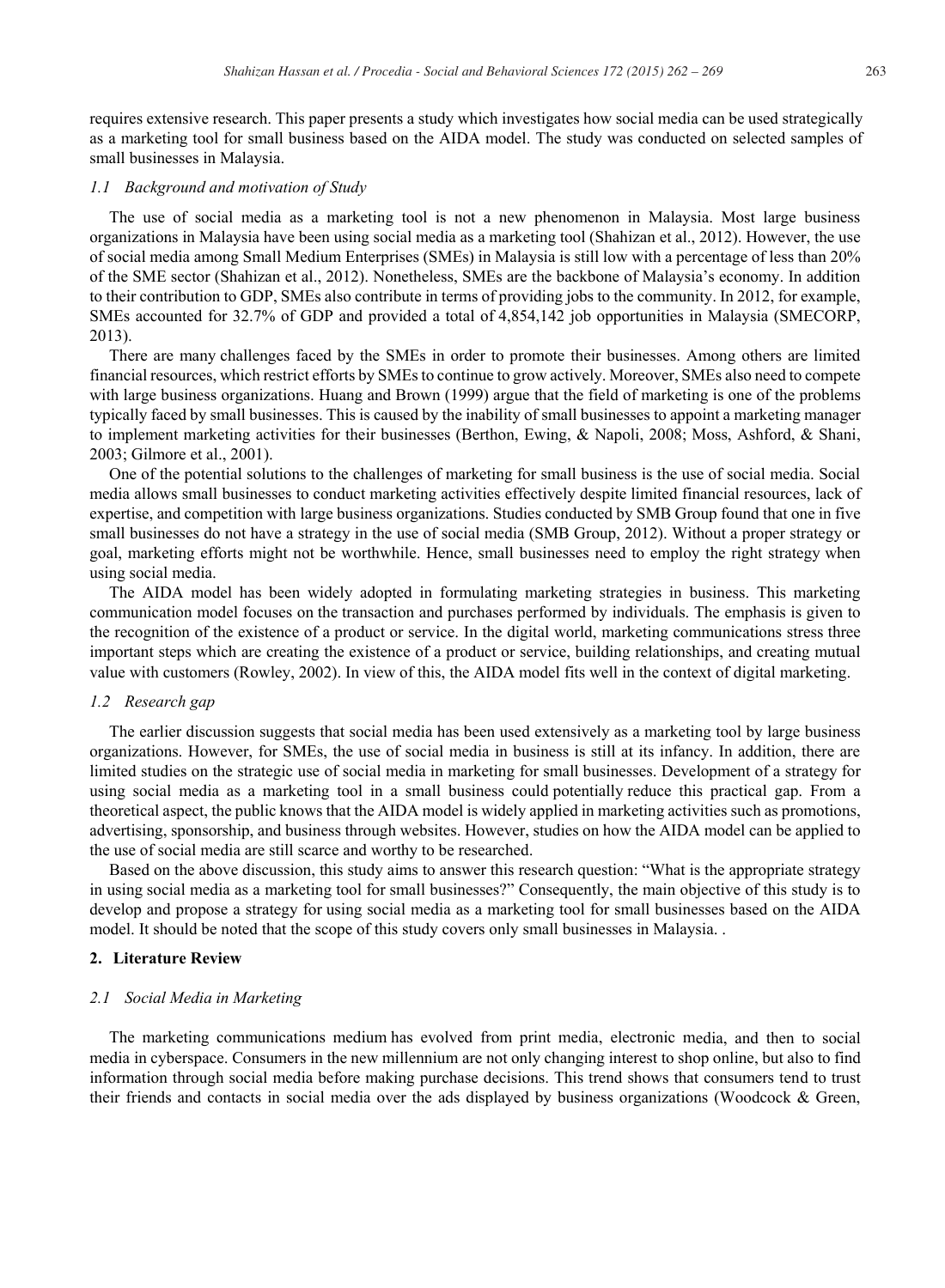2010). Social media has resulted in significant changes to the strategies and tools used by business organizations to communicate with users. Mangold and Faulds (2009) assert that social media tools combine the features of traditional integrated marketing communications tools (IMC) (business organizations communicate with the users) with wordof-mouth marketing (users communicate with each other) in which marketing managers cannot control the content of some information. Interaction in social media is much more attractive forum in which information can be presented in various forms such as the sharing of experiences, jokes, videos, and comments from friends. Forums for sharing information and experiences can shape consumer perceptions of the product or service offered by business organizations. The information can be delivered quickly and thus impact product performance and branding (Woodcock & Green, 2010).

Social media tools can be used by business organizations of various sizes and types as a marketing tool (Birkner, 2011). Social media enables business organizations to connect with customers at the right time, directly with lower cost and higher efficiency than other traditional communication tools. This allows social media not only to be monopolized by large business organizations, but also for the small and medium enterprises (Kaplan & Haenlein, 2010). In addition, social media sites such as Facebook and Twitter allow users to follow their favourite brands and to comment or post questions related to related products or services. With social media sites, business organizations are able to identify what is being said about their brands and communicate directly with consumers (Reyneke, Pitt, & Berthon, 2011). Consumers can help business organizations to generate new business and to promote or assist any brand through tweeting, blogging, reviewing, following*,* and so on. Consumers who are loyal to a particular brand also help generate online marketing through a virtual word-of-mouth marketing method, which is very important for SMEs. Relationships with consumers give SMEs the opportunity to use social media as a tool for their marketing strategies (Reyneke et al., 2011). However, many small businesses are still trying to reach their target audience effectively (Small Business Trends, 2011) and many are still unaware of the potentials of social media marketing.

Studies conducted by SMB Group (2012) identified that one in five small businesses do not have a strategy in social media. Having a proper strategy is important to ensure the effectiveness of using social media for business or marketing purposes (SMB Group, 2012). Hence, small businesses need to have a proper plan and the right strategy when using social media.

# *2.2 Previous Studies Related to Social Media Marketing*

Stelzner (2013) reported that a survey was conducted on more than 3,000 marketing managers on the use of social media to promote and grow their businesses. The study covered questions related to the types of social media used, the time allocated to marketing using social media, the benefits of marketing through social media, the most widely used social media for marketing, and social media sites which marketing managers want to learn to use. The study found that 97% of respondents use social media marketing for their businesses, and 86% agree that social media is important for their business. In addition, at least 88% of marketing managers want to know the most effective way to connect with consumers through social media, while 69% of marketing managers plan to increase the use of YouTube in the following year. The study also found that only 5% of marketing managers are involved in the use of podcasting*.*  Facebook and LinkedIn were two major social media networks selected by the marketing managers, while 49% chose Facebook and 16% chose LinkedIn. Many marketing managers are not sure whether the use of Facebook marketing is effective. Only 37% of respondents agreed that the use of Facebook for business marketing is effective. The results also reveal that marketing managers would like to know several key issues including the appropriate strategy to be used for social media marketing.

In another study, Kirtis and Karahan (2011) studied whether marketing through social media is a cost-effective marketing strategy for business organizations after the global economic recession. The study indicated that the use of social media as a marketing tool is a marketing strategy that can save business costs as through the use of social media, millions of consumers can be reached in a short period of time and the information can be disseminated quickly.

Kim and Ko (2011) investigated whether social media marketing can improve customer equity in the business of luxury fashion brands. Based on the study, marketing through social media has an impact on customer equity and intentions or feelings to purchase the product. These results are significant in the sense that they show how important social media marketing is in terms of enhancing customer and brand equities.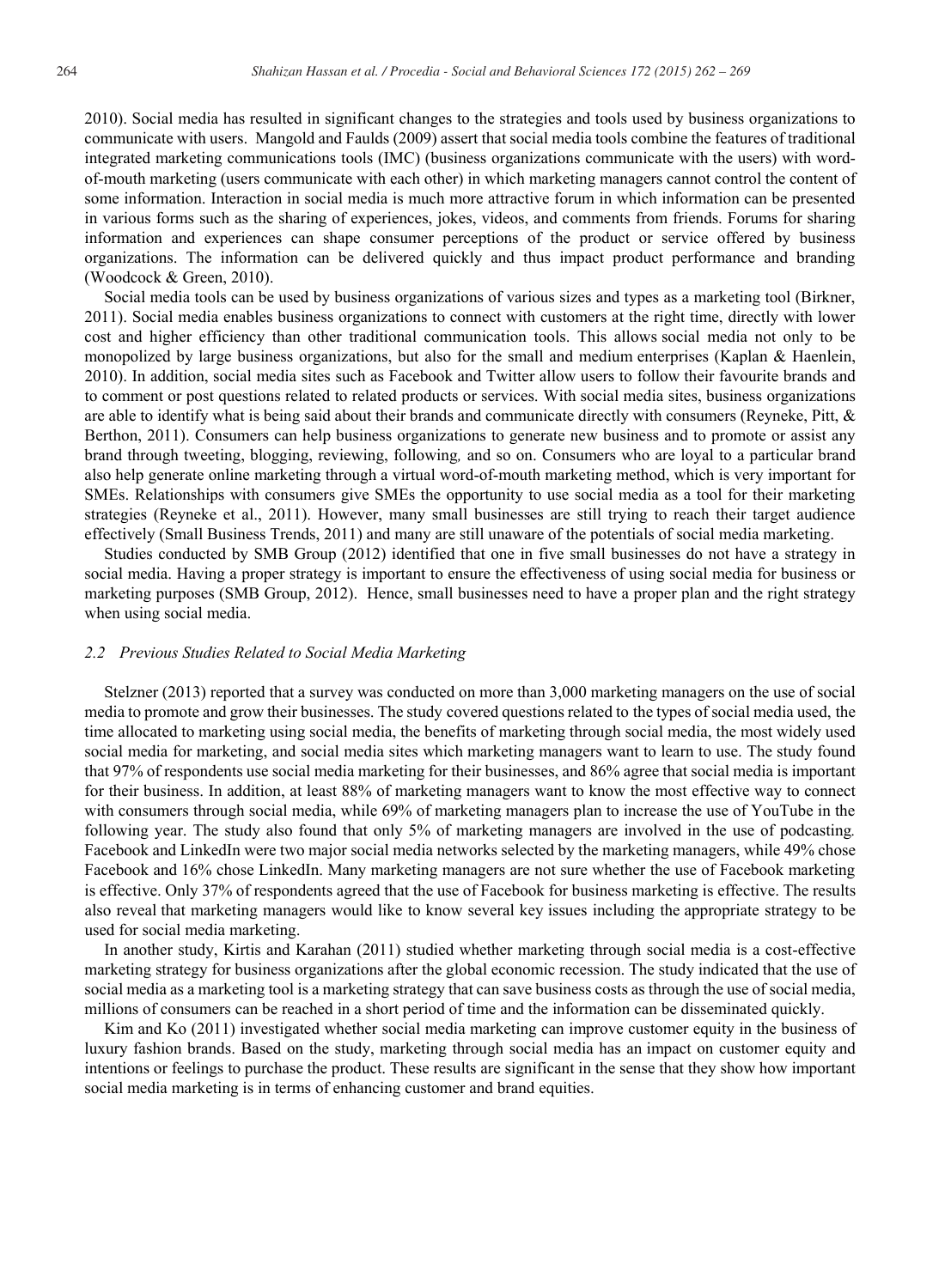The literature review of the past studies reveals that research into the strategic use of social media for marketing is a worthwhile effort due to three reasons. First, social media has become very popular and proven to be effective as a marketing tool. Second, social media marketing has been proven to be very cost effective. Third, social media marketing can improve customer and brand equity.

# *2.3 The AIDA Model and Business Marketing*

In 1898, E. St. Elmo Lewis proposed a theory of communication called the AIDA model, the acronym that refers to Attention, Interest, Desire, and Action*.* This theory is developed based on a study of the life insurance industry that describes the four (4) cognitive phases experienced by an individual upon receipt of a new idea or a new product purchased (Michaelson & Stacks, 2011). According to Barry and Howard, as cited in Heath and Feldwick (2007), the AIDA model contains a four-step formula to get attention, attract interest*,* create desire, and then take action, which is making a purchase*.* This model is very useful in assessing the impact of advertising by controlling every step of the psychological transformation that starts from the individual level to see an advertisement up to the purchase made by the individuals involved (Kojima et al., 2010).

Although the model was introduced centuries ago and it has gone through a variety of modifications, the basic principle of this model remains intact and is still relevant. Despite living in a world of interactive online communication and emerging social networks, users still need to be aware of the existence of a product, show interest in the product based on information obtained related to the benefits of the product, and express a desire to have these products because they meet the needs, wants, and their interests, and take action to make the decision to purchase or other relevant actions (Michaelson & Stacks, 2011).

According to Ashcroft and Hoey (2001), the AIDA model can be applied to Internet services as it is applied on other products and services. The AIDA model has different levels. The cognitive level is when the user's attention can be drawn. It is the first step in the communication process where the consumer needs to know about the existence of such a service. At the affective level, consumers have an interest in the services offered and in finding out more about what is being offered. This leads to the desire to acquire the product or service. At the level of behaviour*,* the action takes place. The consumer uses the service provided as a valued resource.

Referring to the values outlined by the respondents to the steps in the purchasing process based on the AIDA model, the study by Lagrosen (2005) found that the capturing user attention aspect is slightly weak in online marketing. The possibility of the prospective customers to visit a company's website when browsing the Internet intentionally, as occurs in traditional advertising, is low. But this problem can be overcome through banner advertising on popular websites or through information and links from any relevant portal. Creating interest in customers is a strong aspect of online marketing. When prospective customers are browsing the website of a company, a lot of information can be passed on to customers with an interactive and interesting method so as to create customer interest in the products or services offered. In addition, website content may also be continuously renewed regularly to encourage repeat visitors.

In creating customer desire to purchase products or services, online marketing has many opportunities to provide explanations about the products or services using interactive methods. In the process of taking action (i.e., the final phase), online marketing is very supportive of this phase with the provision that allows the user to easily make purchases (which includes payment) through the integrated card system integration and so on. Hoek and Gendall (2003) assert that by creating awareness or attention in consumers, advertising is also said to be able to create interest and desire before triggering attitudes to take action. The attention given to the AIDA model and its variations on advertising text allow the model to also be applied to sponsorship activities.

It has been consistently argued earlier that the AIDA model has been widely used in marketing activities: either advertising based on traditional methods or online. However, it has also been argued that there is a lack of studies that look at how the AIDA model can be applied in the context of social media marketing. This study, hence, adapts the model to suit marketing strategy for social media usage.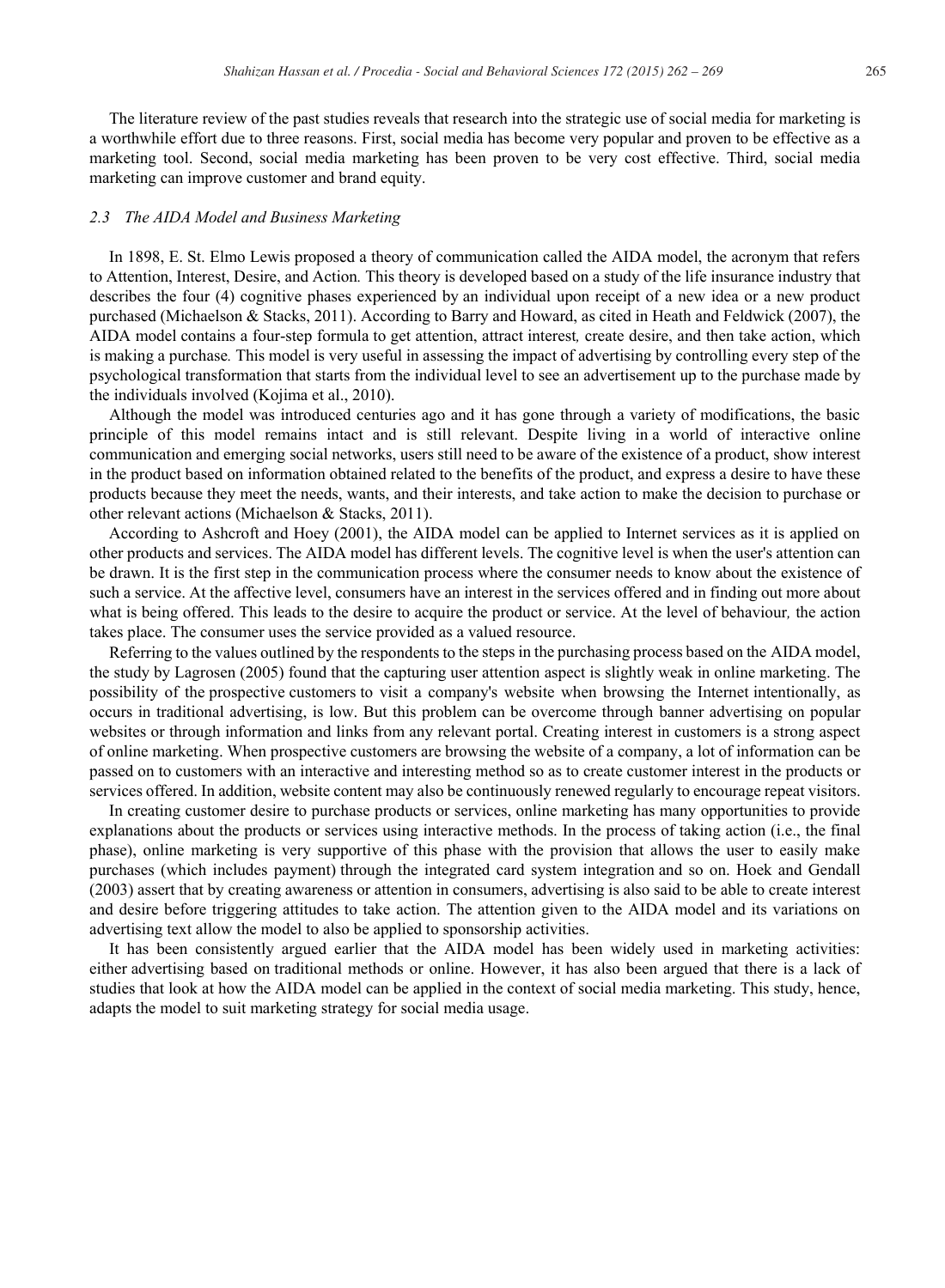#### **3. Methodology**

#### *3.1 Methodology Approach*

This study was conducted using the qualitative approach due to its nature, which is to conduct a comprehensive study of how social media can be used strategically by small businesses for marketing purposes. According to Taylor and Bogdan (1998), the qualitative research methodology is aimed at exploring the subject comprehensively, which cannot be achieved through quantitative research. As this is an in-depth study on the use of social media as a marketing tool in a small business, it is appropriate to use a methodology that is able to provide a text description of the complex situations that involve people and their experiences (Keegan, 2009). In this study, the researchers used a focus group method to obtain the required data.

# *3.2 Research Framework*

In order to ensure that the methodology adopted in this research achieves the desired outcome, the mapping of the research questions, objective, method, and results was formulated as presented in table 1.

#### Table 1. Research Framework

| <b>Research Ouestions</b>           | Objectives of the Study                  | Method      | Result                          |
|-------------------------------------|------------------------------------------|-------------|---------------------------------|
| What is the appropriate strategy in | Develop a strategy of using social media | Focus Group | Strategy for using social media |
| the use of social media for small   | as a marketing tool in small business    |             | as a marketing tool by small    |
| businesses in marketing?            | based on the AIDA model.                 |             | businesses.                     |
|                                     |                                          |             |                                 |

After the mapping, a research framework was developed which consists of three phases as presented in figure 1. These phases are linked to the theory used, outcome, and research objective. Phase one involves the analysis of literature in the area of computer-mediated marketing with the focus on social media. This phase results in the identification of the research gap and justification for the selection of the AIDA model. Phase two relates to the method used (i.e., focus group) to gather information about social media strategy based on the AIDA model. This information is imperative as input for the third phase, which is the development of a strategy for using social media as a marketing tool in small business.



Fig. 1. Research Framework

# *3.3 Focus Group Discussion*

Data collection through focus group was conducted in phase two as described earlier. Participants for the focus group were 22 small business owners and entrepreneurs who use social media as a marketing tool. Focus group method has been used for various purposes and in various contexts by academics and researchers (Krueger & Mary, 2009). Selection of data collection method through focus group was made mainly due to cost and time savings compared to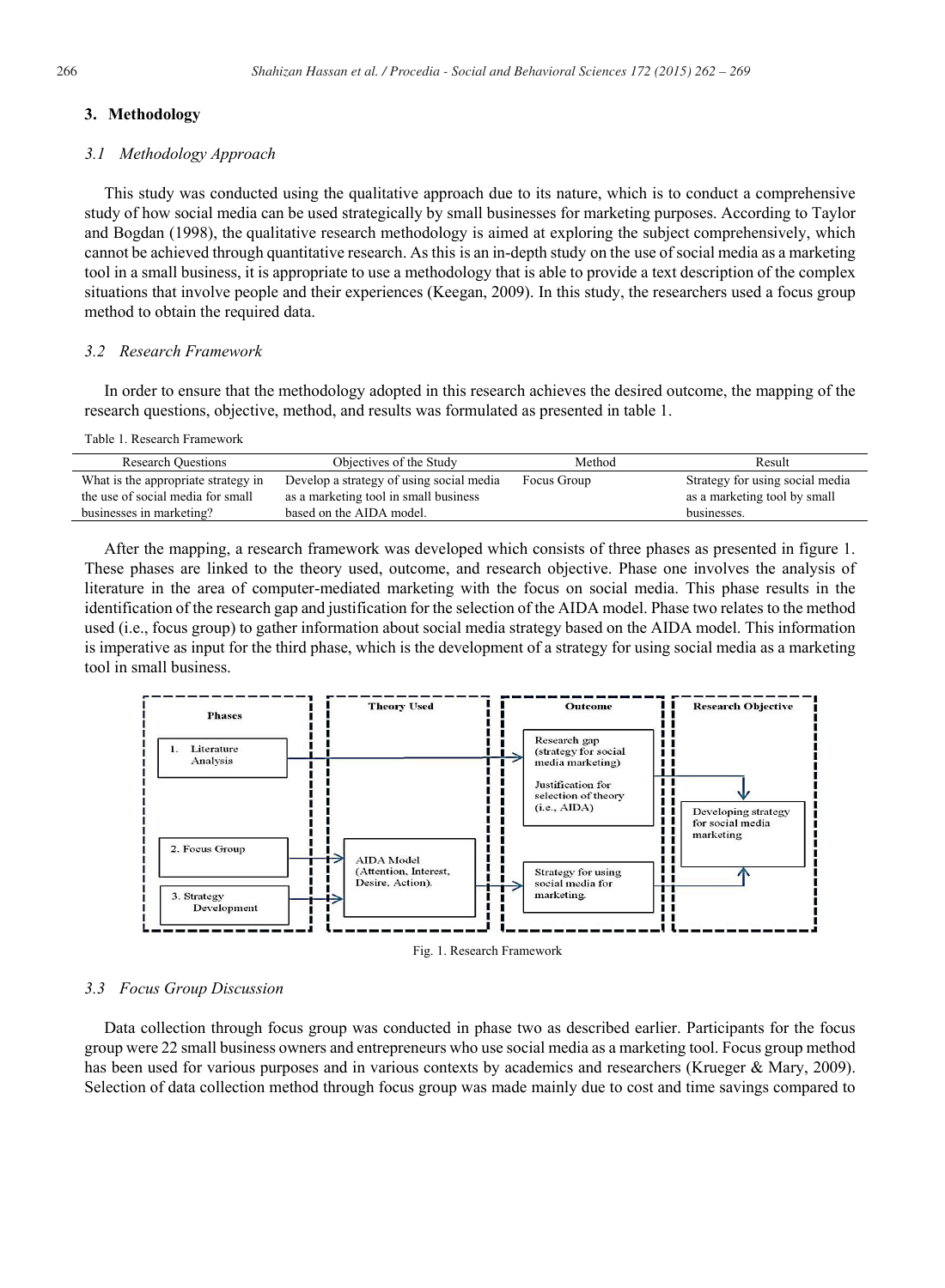the cost involved in conducting individual interviews (Stewart & Shamdasani, 1996).

#### *3.4 Development of the Strategy for using Social Media as a Marketing Tool in Small Business*

Based on the literature analysis and focus group discussion, the strategy for using social media as a marketing tool in small business was developed. The strategy to be used is based on the AIDA model where it is meant to guide small business entrepreneurs on how to use social media in the following four AIDA components: (a) ATTENTION - how to attract attention or awareness among consumers on the current or new products and services being offered, (b) INTEREST – how to create interest of consumers to know more about the products or services and allow them to assess whether they meet their needs or expectations, (c) DESIRE – how to ensure that consumers have a desire to own or purchase the products or services because they meet the needs, wants, and their interest, and (d) ACTION – how to ensure that consumers can take action to make the decision to purchase the products or services.

## *3.5 Research Instruments*

The method of data collection through focus groups is used to obtain information about the views and experiences of respondents. A guideline for focus group discussion was developed to enable the focus group discussion to be systematically conducted in a timely manner and the data obtained would answer the research questions and achieve the objectives outlined. The established guidelines are endorsed in advance by experts in the field of marketing and information systems to ensure that the discussions in the focus group are concerned with tackling the targeted issues. The focus group discussion guidelines are developed based on two aspects which are profile of participants and strategy in using social media based on the four AIDA components as mentioned earlier.

# **4. Findings**

# *4.1 Demography of Participants*

The demographic information of the 22 focus group participants is summarized in table 2. A majority of the participants are in their 30s and hold key managerial positions or are even owners in their respective companies. They are involved in different types of business, providing unique products or services. Their selection to participate in this study is justified since all of them have experience using social media for at least three years.

| Age Range | Type of Business                                            | Position/Designation    | Length of    | Type of |
|-----------|-------------------------------------------------------------|-------------------------|--------------|---------|
|           |                                                             |                         | Social Media | Compa   |
|           |                                                             |                         | Use          | ny      |
| Between   | Resort and homestay, Production house, Beauty salon,        | Entrepreneurs, Company  | 3-5 years    | Small   |
| $20 - 35$ | cosmetic, boutique, training services, wedding planner,     | owners, Managing        |              |         |
| years     | wedding accessories, event management, kids clothes and     | directors, Trainers, IT |              |         |
|           | accessories, advertising and printing, photography service, | specialists             |              |         |
|           | bakery, batik clothing, and health products                 |                         |              |         |

Table 2. Demographic Information of the Interviewees

#### *4.2 Strategic Use of Social Media for Business*

The focus group reveals many ways to attract the attention of current or potential customers on products or services ranging from traditional methods such as advertising through television channels, radio, and newspapers to more contemporary methods such as emails, websites, and the use of social media platforms. One participant says," we can use social media wisely to generate brand awareness and trust, and when this happens, sales will go up definitely…". Another participant argues that "if we use social media correctly, it can easily boosts our brand awareness...". The participants also agree that information about products or services and about the companies needs to be stated clearly in social media to create interest among consumers. While detail of products or services allows consumers to assess whether they conform to their needs and interests, "information about companies enables consumers to ascertain the credibility of the companies", said one lady participant. Several participants also suggested for any newly launched products or services to be advertised immediately to create customer interest.

Once consumers are interested in products or services, several measures can be put in place to ensure that they have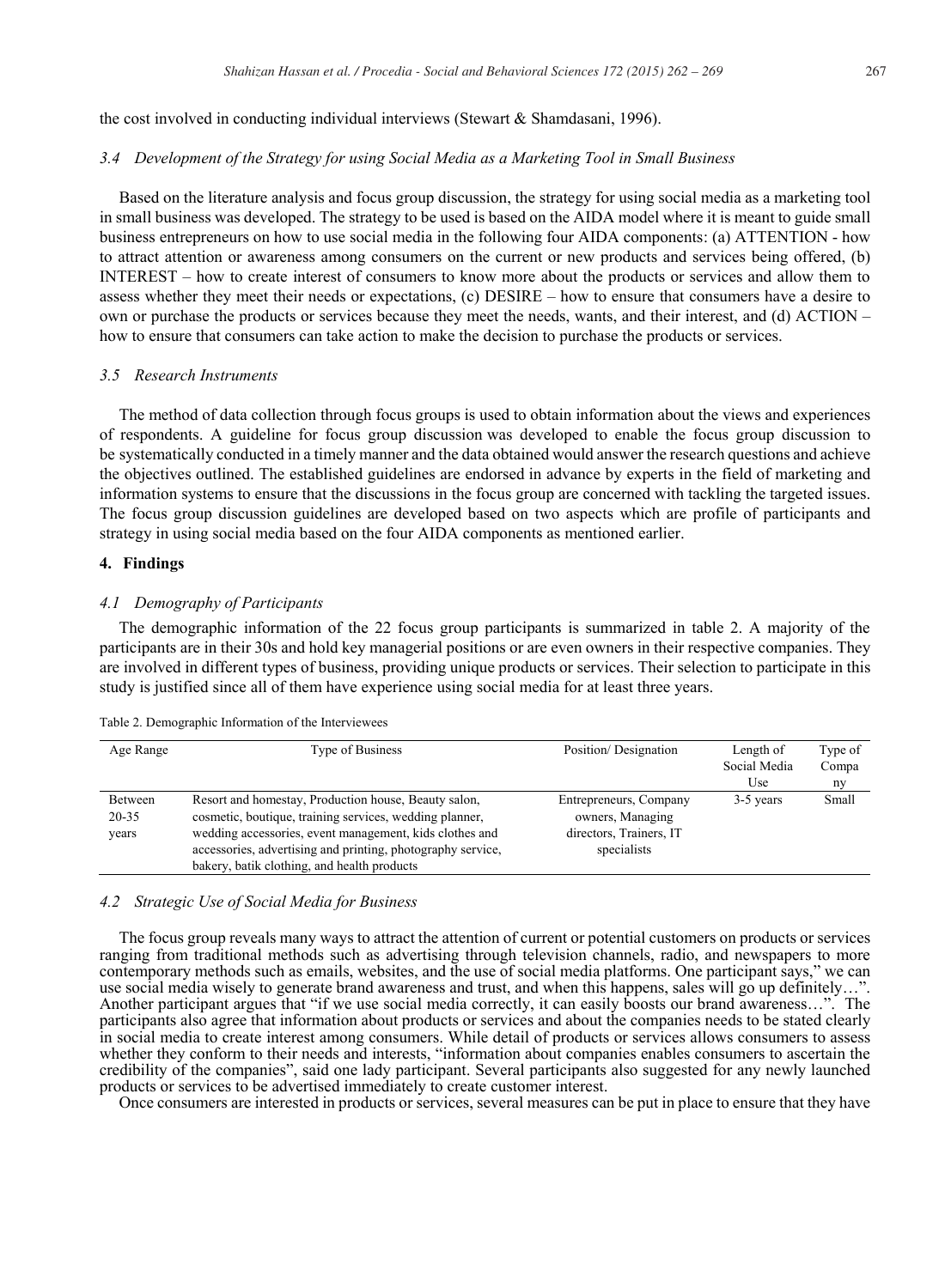a desire to own or purchase them. Among others, social media practitioners could offer attractive promotions such as special discounts, contests, and free drawings, entertain immediately any request or feedback from potential or current customers, and provide excellent pre-sale service. In addition, one participant, who is selling home-baked cupcakes via Facebook, asserts that the social media wall must be updated with catchy phrases, notes, and attractive pictures regularly. In order to ensure that consumers will purchase the products or services, companies should provide clear information about how to place an order. Methods of payment and delivery, if applicable, should also be specified clearly. The ordering and payment should be made as easy and secure as possible to establish customers' trust. Two participants proposed social media practitioners to provide multiple payment options to generate more sales. "If they notice that their favourite payment option is not available, they will run away", says one participant. Detail on the strategy for using social media for business marketing is summarized in table 3.

| Table 3: The AIDA strategy for Social Media Marketing |  |  |  |  |
|-------------------------------------------------------|--|--|--|--|
|-------------------------------------------------------|--|--|--|--|

| <b>STEPS</b>     | <b>STRATEGY</b>                                                                                                                  |  |
|------------------|----------------------------------------------------------------------------------------------------------------------------------|--|
|                  | Advertise on social media sites through the social media gateways such as nuffiagg com and banners.<br>a)                        |  |
|                  | Become a follower in other social media accounts to make yourself/business known to others.<br>b)                                |  |
|                  | Use tagging in social media properly.<br>c)                                                                                      |  |
|                  | Create a controversy on your product so that people will talk about it.<br>d)                                                    |  |
| <b>ATTENTION</b> | Use search engines to locate potential customers.<br>e)                                                                          |  |
|                  | Use referrals by existing customers or fans.<br>f)                                                                               |  |
|                  | Use traditional marketing strategies such as billboards, flyers, stickers, road shows, and newspapers.<br>g)                     |  |
|                  | Create cross linkages in all social media and websites to generate visitors.<br>h)                                               |  |
|                  | Advertise on websites of suppliers and collaborators (affiliate marketing).<br>i)                                                |  |
|                  | Provide clear information about the products, which include a brief description of their main features, price, and<br>a)         |  |
|                  | pictures.                                                                                                                        |  |
|                  | Pictures of products (if relevant) should be of different angles.<br>b)                                                          |  |
| <b>INTEREST</b>  | Provide clear information about the company (business owner), which includes the name of the company (or owner),<br>$\mathbf{c}$ |  |
|                  | contact number, and link to the website.                                                                                         |  |
|                  | Provide timely and up-to-date information about products or service offered.<br>d)                                               |  |
|                  | Once a new product is released, advertise (including tweeting) quickly in social media.<br>e)                                    |  |
|                  | Give promotions – special discounts, buy one get one, early birds, etc.<br>a)                                                    |  |
|                  | Organize contest and free gifts.<br>b)                                                                                           |  |
| <b>DESIRE</b>    | Update social media "wall" regularly.<br>$\mathbf{c}$                                                                            |  |
|                  | Provide catchy "wall" notes with attractive pictures of products of regularly.<br>d)                                             |  |
|                  | Monitor the comments and feedback from followers and responding quickly.<br>e)                                                   |  |
|                  | Offer good pre-sales customer service.<br>f)                                                                                     |  |
|                  | Clear ordering process.<br>a)                                                                                                    |  |
| <b>ACTION</b>    | Clear information on payment options (e.g. bank in directly, via checks, online payment via e-comm website)<br>b)                |  |
|                  | Delivery options (self-pickup/delivery)<br>c)                                                                                    |  |

#### **5. Discussion and Conclusion**

This study is expected to provide practical and theoretical contributions as follows:

In practical terms, the proposed social media marketing strategy can be applied by small businesses to ensure that small business marketing using social media can be increased and effective. This study examined the strategies that need to be addressed by the small business owners using social media for marketing purposes. In a way it provides guidance to small business entrepreneurs to practice the use of social media as a marketing medium more efficiently and effectively. This in turn can help small business entrepreneurs optimize the use of social media in tandem with marketing through the new media revolution.

This study highlights the fact that empowerment of social media and the Internet is becoming a very important requirement of small business entrepreneurs. Small business entrepreneurs need to be competitive and constantly innovating to do business. Using social media strategically for marketing is perceived to have a significant positive impact on small business entrepreneurs and indirectly on economic growth. In addition, the study found that using social media is the most cost effective way for marketing and is thus suitable for small business. Hence, it supports the outcome of previous studies such as Kirtis and Karahan (2011) and Birkner (2011). This study also supports previous findings such as Hoek and Gendall (2003) on the fact that social media can be a powerful advertising tool as it can reach a wider audience very quickly and be able to attract and influence consumers to make purchasing decisions. In addition, social media is also perceived to be able to play as an effective role in the relationship marketing.